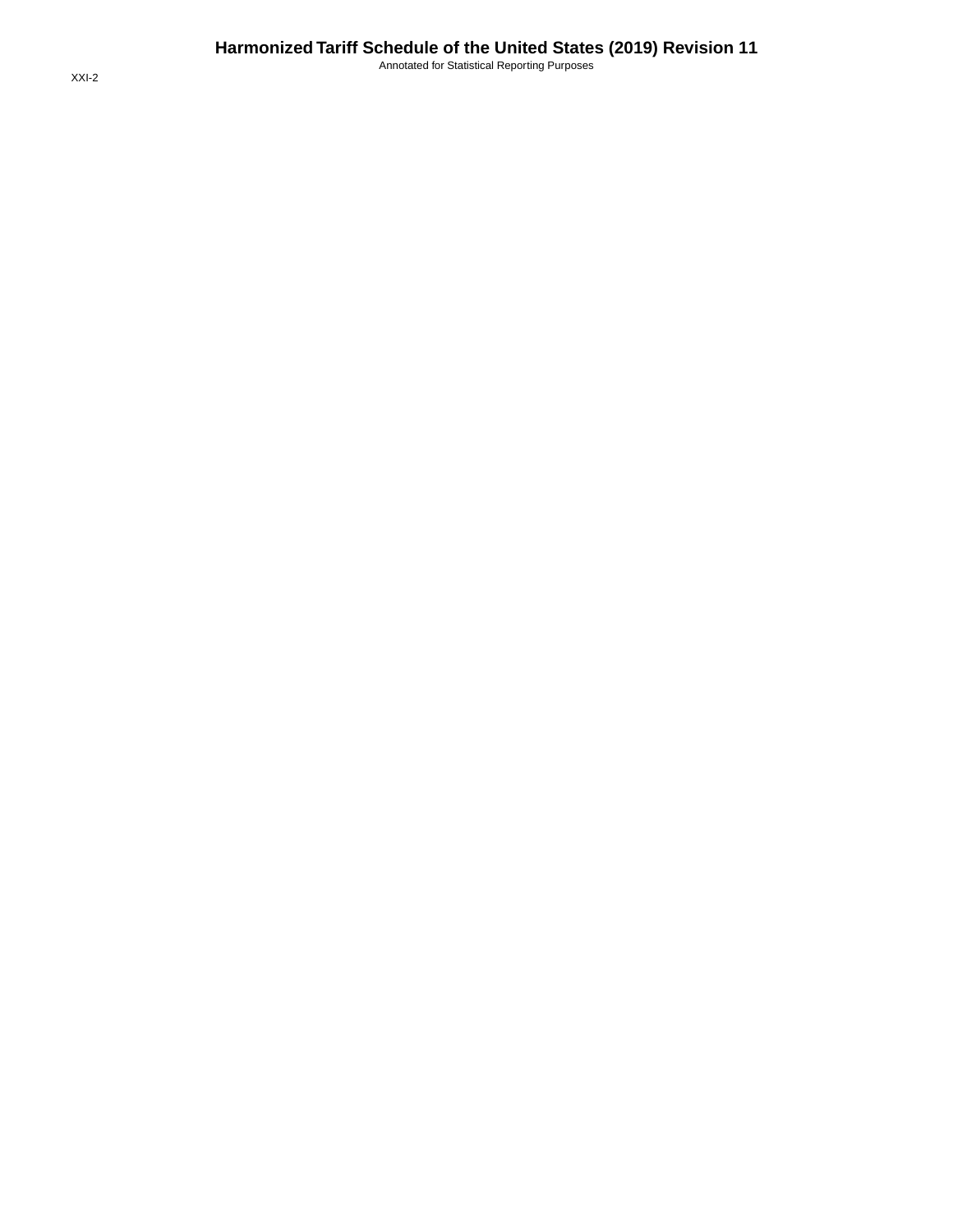Annotated for Statistical Reporting Purposes

# CHAPTER 97

## WORKS OF ART, COLLECTORS' PIECES AND ANTIQUES

## **Notes**

XXI 97 - 1

- 1. This chapter does not cover:
	- (a) Unused postage or revenue stamps, postal stationery (stamped paper) or the like, of heading 4907;
	- (b) Theatrical scenery, studio backdrops or the like, of painted canvas (heading 5907) except if they may be classified in heading 9706; or
	- (c) Pearls, natural or cultured, or precious or semiprecious stones (headings 7101 to 7103).
- 2. For the purposes of heading 9702, the expression "original engravings, prints and lithographs" means impressions produced directly, in black and white or in color, of one or of several plates wholly executed by hand by the artist, irrespective of the process or of the material employed by him, but not including any mechanical or photomechanical process.
- 3. Heading 9703 does not apply to mass-produced reproductions or works of conventional craftsmanship of a commercial character, even if these articles are designed or created by artists.
- 4. (a) Subject to notes 1 through 3 above, articles of this chapter are to be classified in this chapter and not in any other chapter of the tariff schedule.
	- (b) Heading 9706 does not apply to articles of the preceding headings of this chapter.
- 5. Frames around paintings, drawings, pastels, collages or similar decorative plaques, engravings, prints or lithographs are to be classified with those articles, provided they are of a kind and of a value normal to those articles. Frames which are not of a kind or of avalue normal to the articles referred to in this note are to be classified separately.

#### Additional U.S. Notes

- 1. Heading 9703 covers not only original sculpture made by the sculptor, but also the first 12 castings, replicas or reproductions made from a sculptor's original work or model, by the sculptor himself or by another artist, with or without a change in scale and whether or not the sculptor is alive at the time the castings, replicas or reproductions are completed.
- 2. Whenever an article is entered for sale under heading 9706, and thereafter determined to be not over 100 years of age, a duty of 6.6 percent ad valorem for articles subject to column 1-general treatment, free of duty for goods originating in the territory of Canada or a duty of 25 percent ad valorem for articles subject to column 2 treatment shall be assessed thereon in addition to any other duty or penalty imposed on such article under the tariff schedule.

# Statistical Notes:

- 1 For the purposes of statistical reporting number 9705.00.0075, "Archaeological pieces" are objects of cultural significance that are at least 250 years old and are of a kind normally discovered as a result of scientific excavation, clandestine or accidental digging or exploration on land or under water. For the purposes of statistical reporting number 9705.00.0080, "Ethnographic pieces", which may also be called "ethnological pieces" are objects that are the product of a tribal or nonindustrial society and are important to the cultural heritage of a people because of their distinctive characteristics, comparative rarity or their contribution to the knowledge of the origins, development or history of that people. See Customs and Border Protection (CBP) Informed Compliance Publication on "Works of Art, Collector's Pieces, Antiques, and Other Cultural Property".
- 2. For statistical reporting of merchandise provided for in subheading 9705.00.00, collections made up of articles of more than one type of cultural property, i.e., zoological, biological, paleontological, archaeological, anatomical, etc., shall be reported by their separate components in the appropriate statistical reference numbers, as if separately entered.